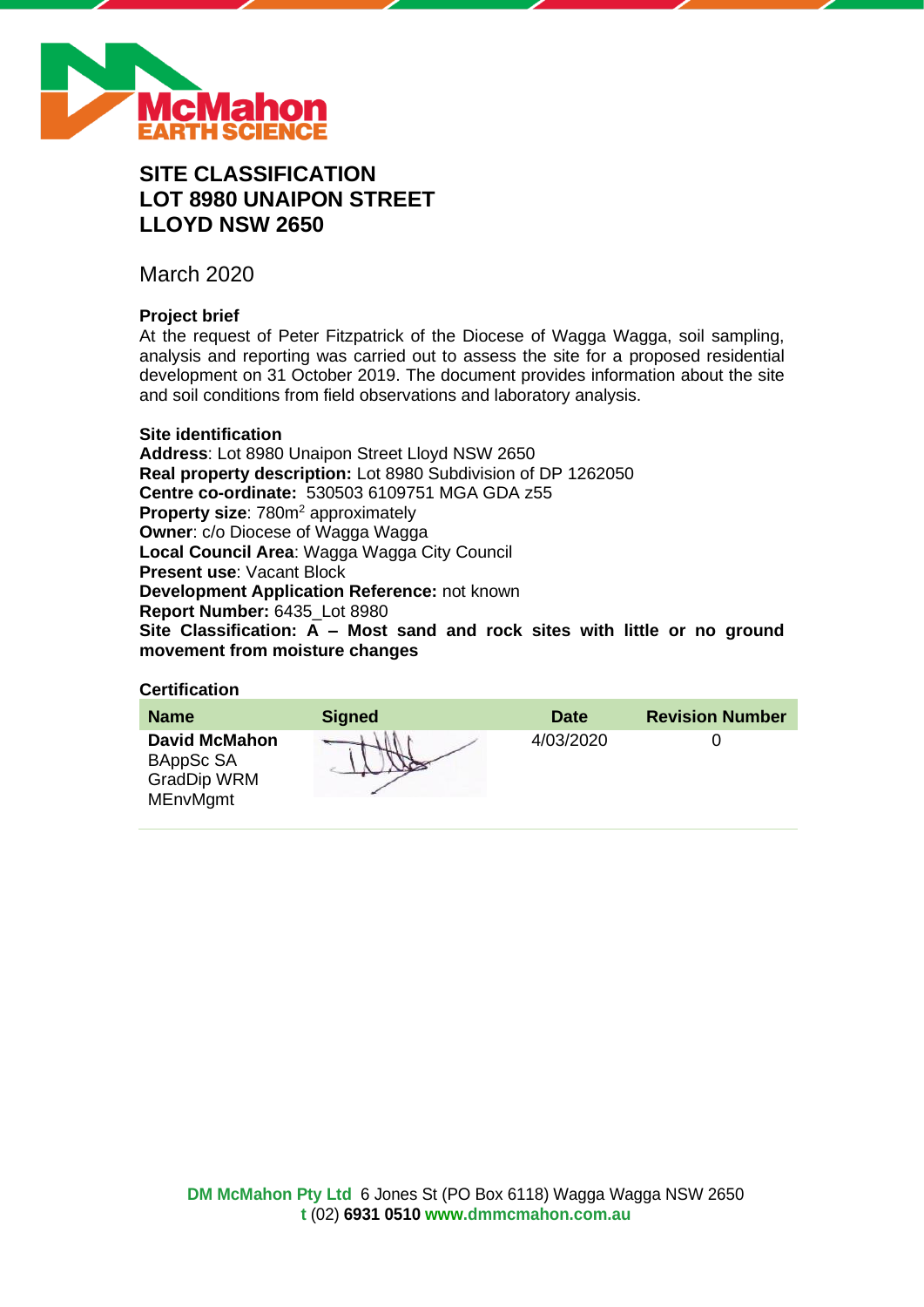### **Physical characteristics of the site**

A desktop review and investigation of the topography, hydrology, soil, lithology, geology and hydrogeology of the site has been undertaken and are as follows:

### **Topography**

The Lake Albert 1:25,000 Topographic Map (Sheet 8327-1S) indicates that the site is located at an elevation of approximately 253m AHD. The site landform is classed as a simple slope and the slope class is gently inclined.

### **Vegetation**

The site is devoid of vegetation.

### **Hydrology**

The nearest named waterway is Stringybark Creek located 3414m to the south east of the site. Due to the relative incline of the site, rainfall is likely to both run off and infiltrate into the relatively permeable topsoil.

### **Weather**

The average rainfall for Wagga Wagga is approximately 526.8mm per annum, with the wettest months being October, June and July. Annual mean evaporation for the region is 1715.5mm with mean daily evaporation ranges from 1.2mm in July to 9.2mm in January. Wagga Wagga is characterised by cold wet winters and hot dry summers with mean maximum temperatures ranging from 12.9°C in July to 31.9 °C in January and mean minimum temperatures ranging from 1.3ºC in July to 15.9ºC in February. Rainfall, temperature and evaporation data from Wagga Wagga Agricultural Institute 73127 (www.bom.gov.au).

### **Soil & Landform**

The site lies within the mapping unit ld from the Soil Landscapes of the Wagga Wagga 1:100 000 Sheet (DLWC, 1997). The map unit ld is described as:

### *ld – Lloyd (Erosional Landscapes)*

*Landscape*: rolling low hills on Ordovician metasedimentary rocks. Local relief 30–90 m; slopes 10–20%. Broad crests and ridges; long waning mid to lower slopes; broad drainage depressions. Variable rock outcrop 0–50%. Extensively to completely cleared mid to high open-forest.

*Soils*: shallow (<0.5 m), moderately well-drained Paralithic Leptic Rudosols (Lithosols) on some crests, ridges and upper slopes; deep (1.0–1.5 m), imperfectly drained Red Kurosols (Red Podzolic Soils) on other crests and upper slopes; moderately deep (0.5– 1.0m), moderately well-drained Red Chromosols and Kurosols (Red Podzolic Soils) on mid to lower slopes; and moderately deep (0.5–1.0 m), imperfectly drained Brown Kurosols (Yellow Podzolic Soils) in drainage lines.

*Limitations*: high erosion hazard; steep slopes (localised); localised rock outcrop; localised poor drainage; localised waterlogging; foundation hazard (localised); mass movement; shallow, stony and strongly acid soils (on ridges and upper slopes); localised aluminium toxicity; localised salinity.

### **Lithology and Geology**

Undivided Ordovician metasedimentary rocks—thinly interbedded siltstones, shales and phyllites, with minorschists and minor quartzites. Lithology is highly variable

over a short distance. Relatively thick (1 m to several metres) colluvial and slopewash clayey sediments occur on lower slopes and in drainage depressions. There is generally no rock outcrop, but occasionally <50% (at sites usually underlain by sandstone).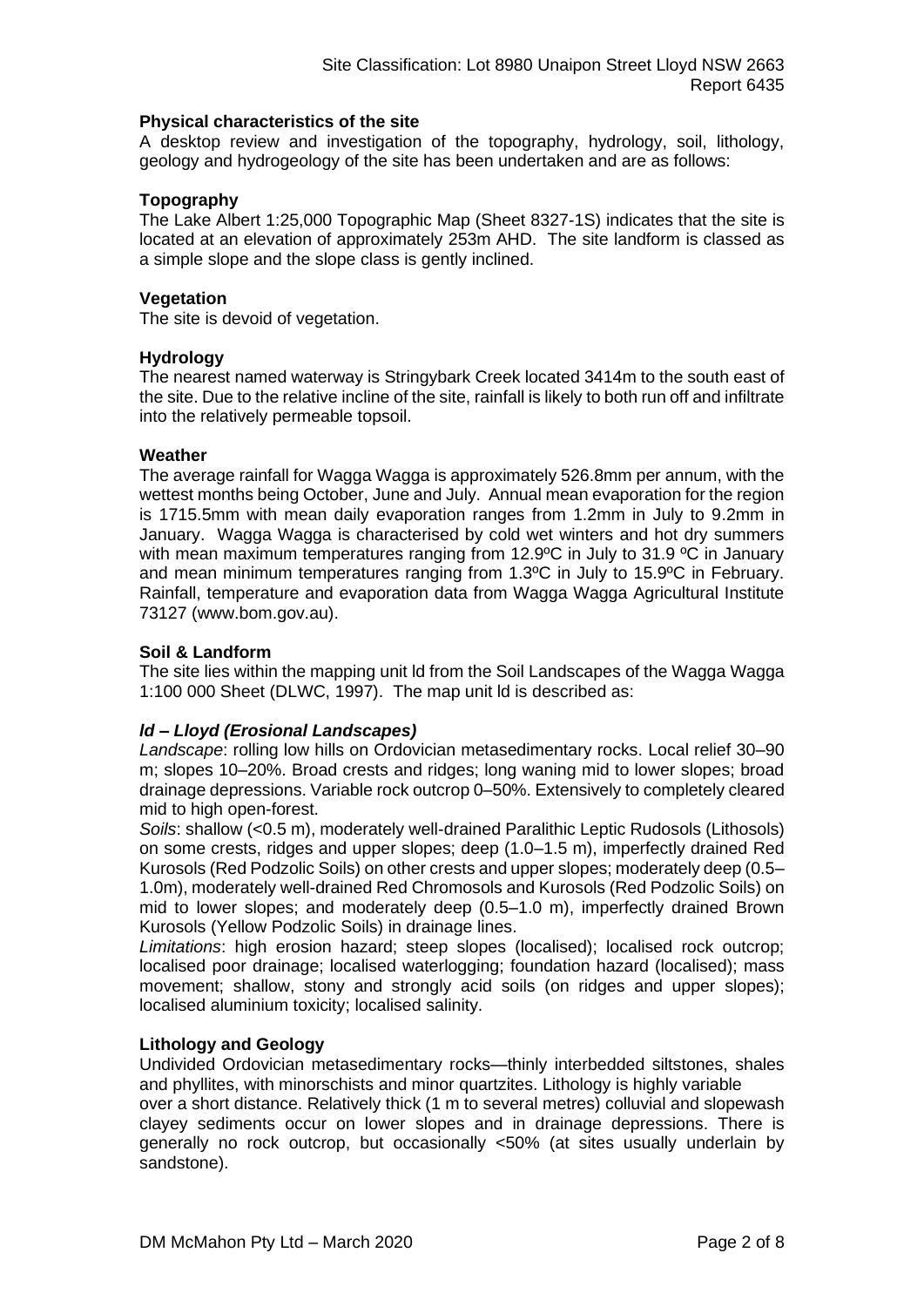## **Hydrogeology**

From the Geoscience Australia hydrogeology dataset, the groundwater beneath the site is described as porous, extensive highly productive aquifers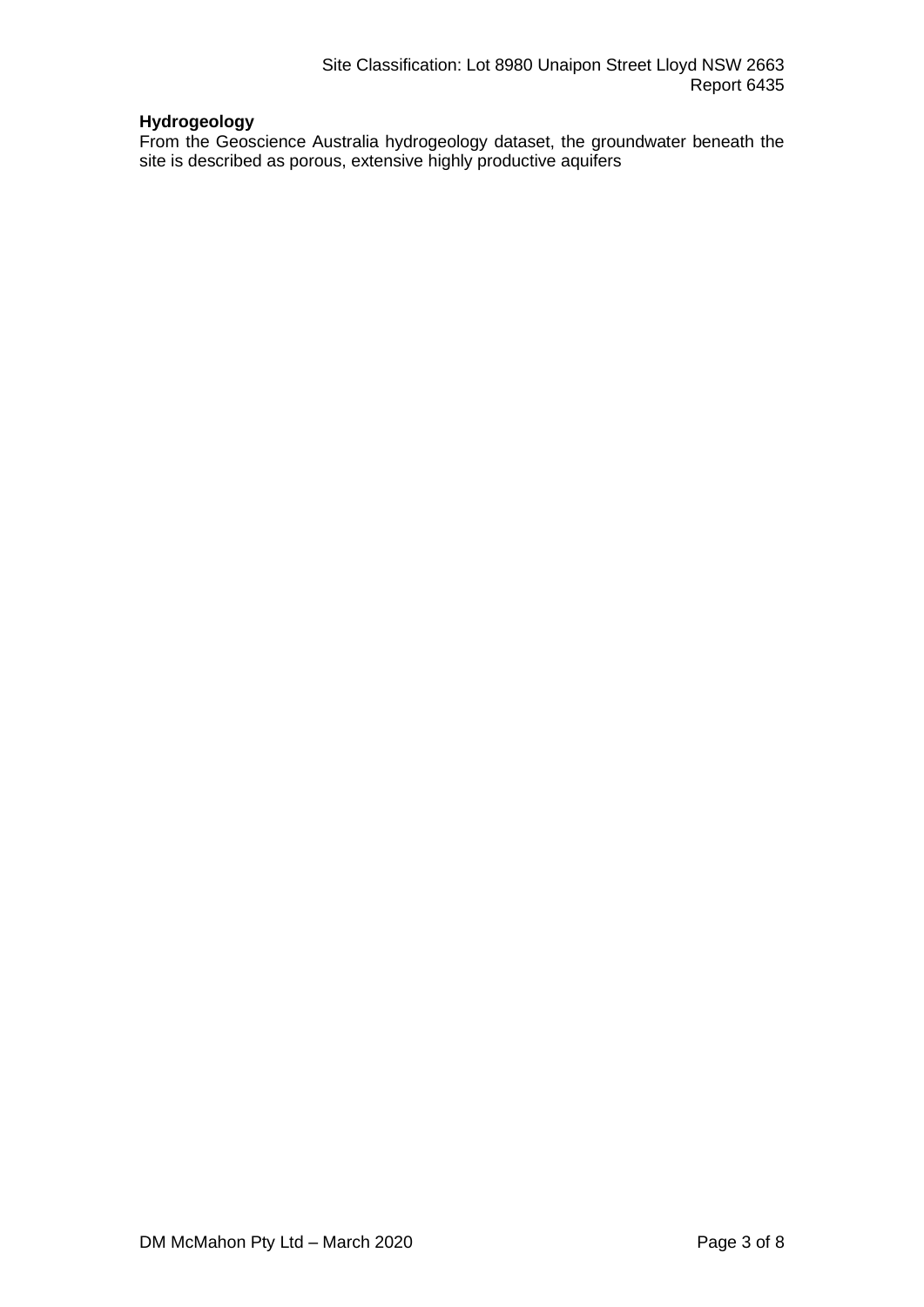### **Site Condition**

Through site investigation, field observations, in situ tests and laboratory analysis the following site geotechnical model has been developed. Details of the general conditions encountered with a field description of the soil, engineering properties and the location of the boreholes can be seen as follows, Table 1, Figure 1.

#### **Table 1:** *Site geotechnical model with field description and observations*

| <b>Soil</b><br><b>Origin</b> | <b>Depth</b><br>(m) | <b>Class</b><br><b>(AS17</b><br>26<br>$-2017)$ | <b>Soil Name /</b><br><b>Description</b> | <b>Grain</b><br><b>Size</b> | <b>Primary</b><br><b>Colour</b> | <b>Mottle</b><br><b>Colour</b> | <b>Mois-</b><br>ture | Plas-<br>ticity | <b>Consis-</b><br>tency | <b>Observations</b><br>and/or comments | <b>Engineering</b><br><b>Properties</b> |
|------------------------------|---------------------|------------------------------------------------|------------------------------------------|-----------------------------|---------------------------------|--------------------------------|----------------------|-----------------|-------------------------|----------------------------------------|-----------------------------------------|
| <b>Borehole 1</b>            |                     |                                                |                                          |                             |                                 |                                |                      |                 |                         |                                        |                                         |
| <b>FILL</b>                  | $0.0 - 0.4$         | <b>CL</b>                                      | <b>Silty CLAY</b>                        | Fine                        | Yellowish<br><b>Brown</b>       | Nil                            | D                    | Low             | Firm                    |                                        |                                         |
| $\overline{\phantom{0}}$     | 0.4                 | $\overline{\phantom{0}}$                       | Bedrock -<br>Ordovician<br>Metasediment  | $\,$                        | $\overline{\phantom{0}}$        | Nil                            | -                    | -               |                         | Refusal at 0.4m on<br>OM.              | Ys<br>Expansivity<br>$0-20$ mm          |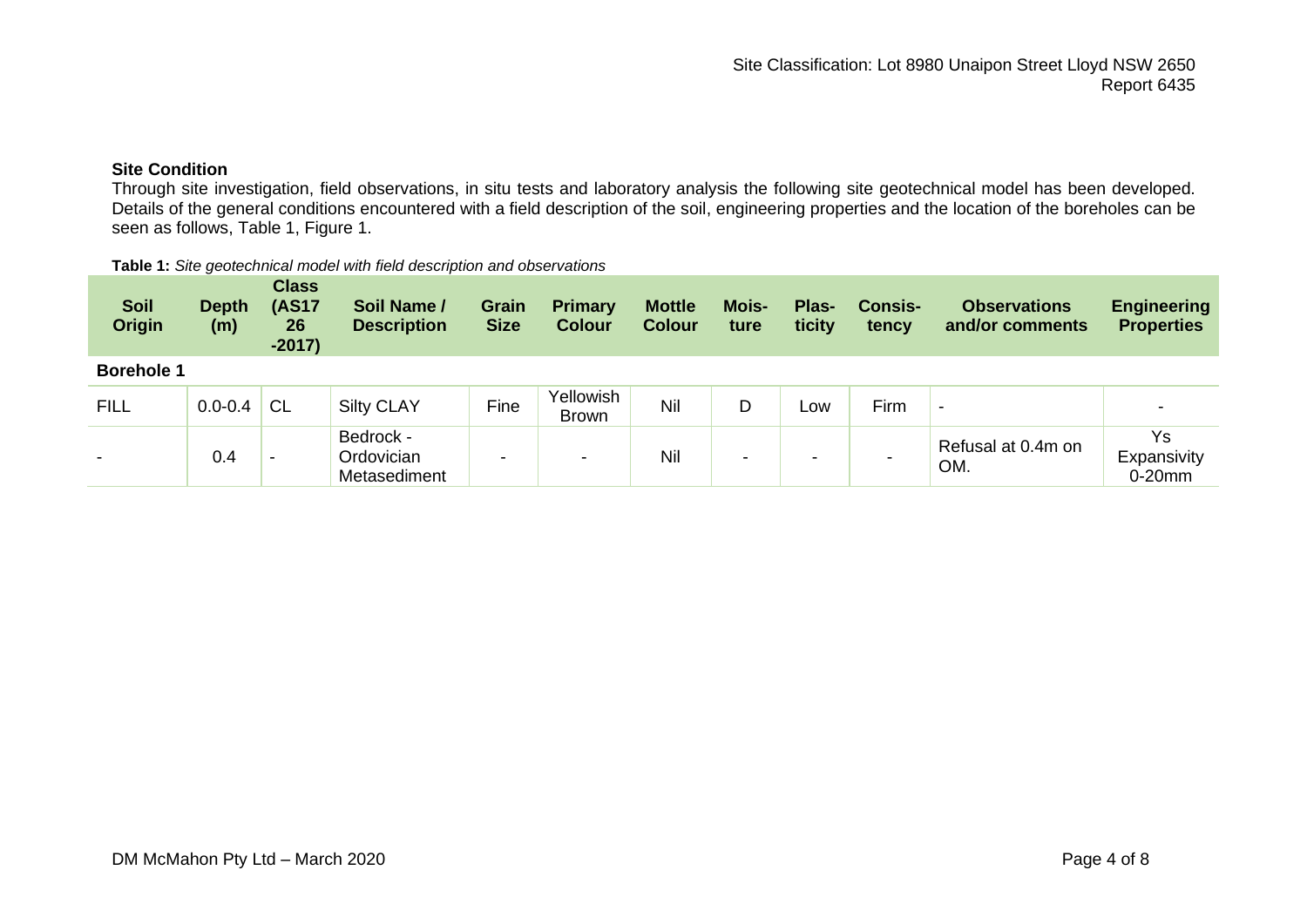

**Figure 1:** *Annotated site plan overlain on aerial photograph depicting borehole locations*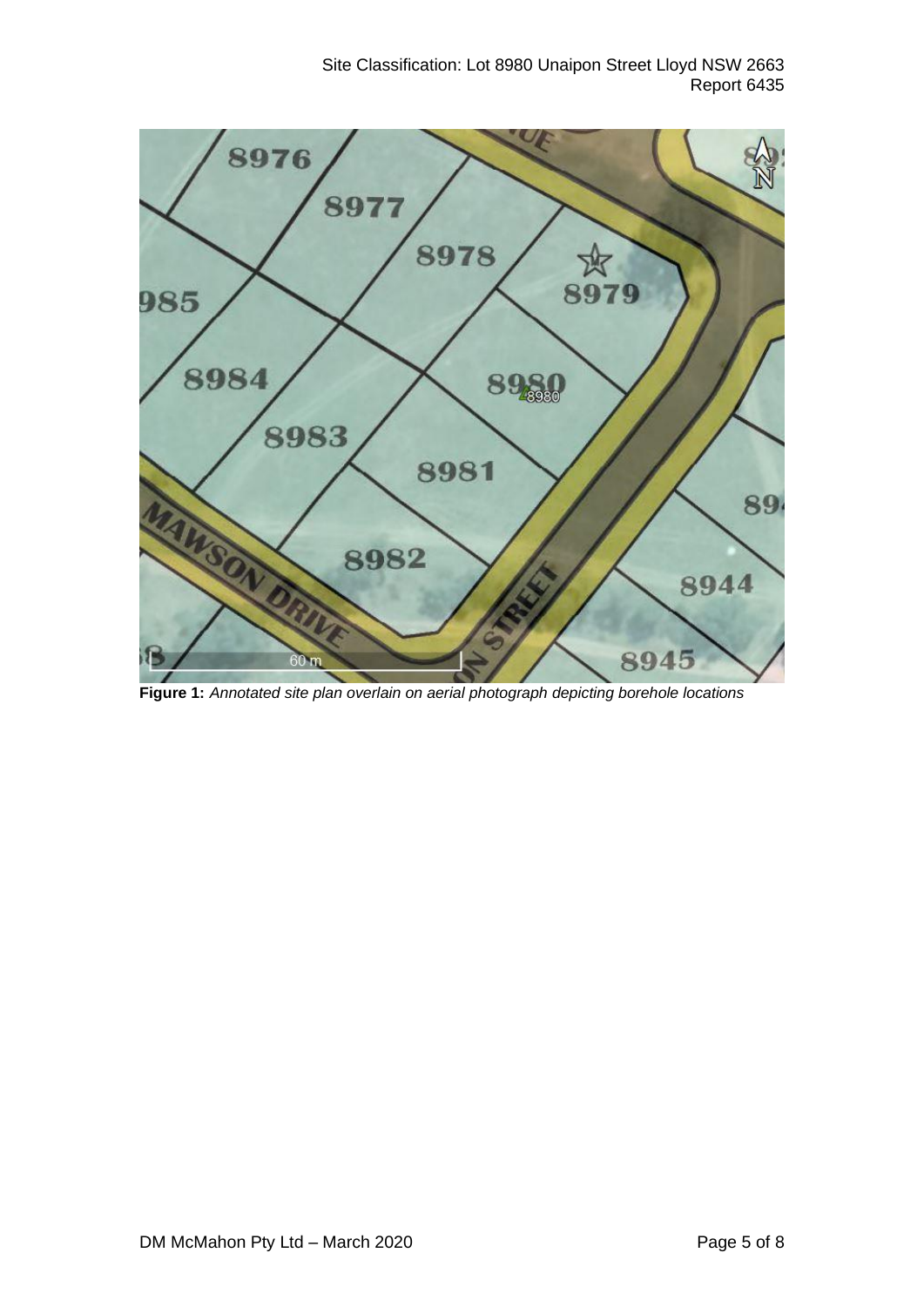### **Site Classification**

Based on the field assessment and laboratory data and assumptions therein the site is classified as **A – Most sand and rock sites with little or no ground movement from moisture changes** by reference to AS2870:2011.

### **Assumptions**

Site investigation and classification was carried out by reference to AS2870:2011. The proposed building is a single storey residential development.

This classification is based on the footings being founded into the underlying ordovician metasedimentary bedrock. If the footings are not into the specified material the site classification will need to be reassessed.

FILL materials where identified on this report are considered as 'controlled fill' in accordance with AS3798 and can be considered suitable for use as foundation/subgrade. Fill certification report ID 'FC19-50'.

Footings may be founded partly on fill and partly on natural material depending on founding depths. As such, footing design may require careful consideration by the structural engineer to minimise potential differential settlement.

An allowable bearing pressure of up to 50kPa and 100kPa for raft slab beams and strip footings respectively may be adopted.

If more than 0.4m of uncontrolled fill is present or placed, or if depth of excavation within the building area extends more than 0.5m below the existing surface, the above classification will need to be reassessed.

Any earthworks on site will be carried out by reference to AS3798: 2007.

If any unconsolidated or saturated soils are encountered during excavation, or conditions that are not alike the above description, the site supervisor should be informed, the work stopped and this office be contacted immediately for further evaluation.

Where trees and large shrubs are removed from the site all roots are to be removed and voids replaced with compacted fill by reference to AS3798:2007.

The soils investigated are all natural ground and no free groundwater was encountered at the time of the investigation.

Site drainage and vegetation limitations are adhered to as per the CSIRO Foundation Management and Footing Performance: A Homeowner's guide, BTF-2011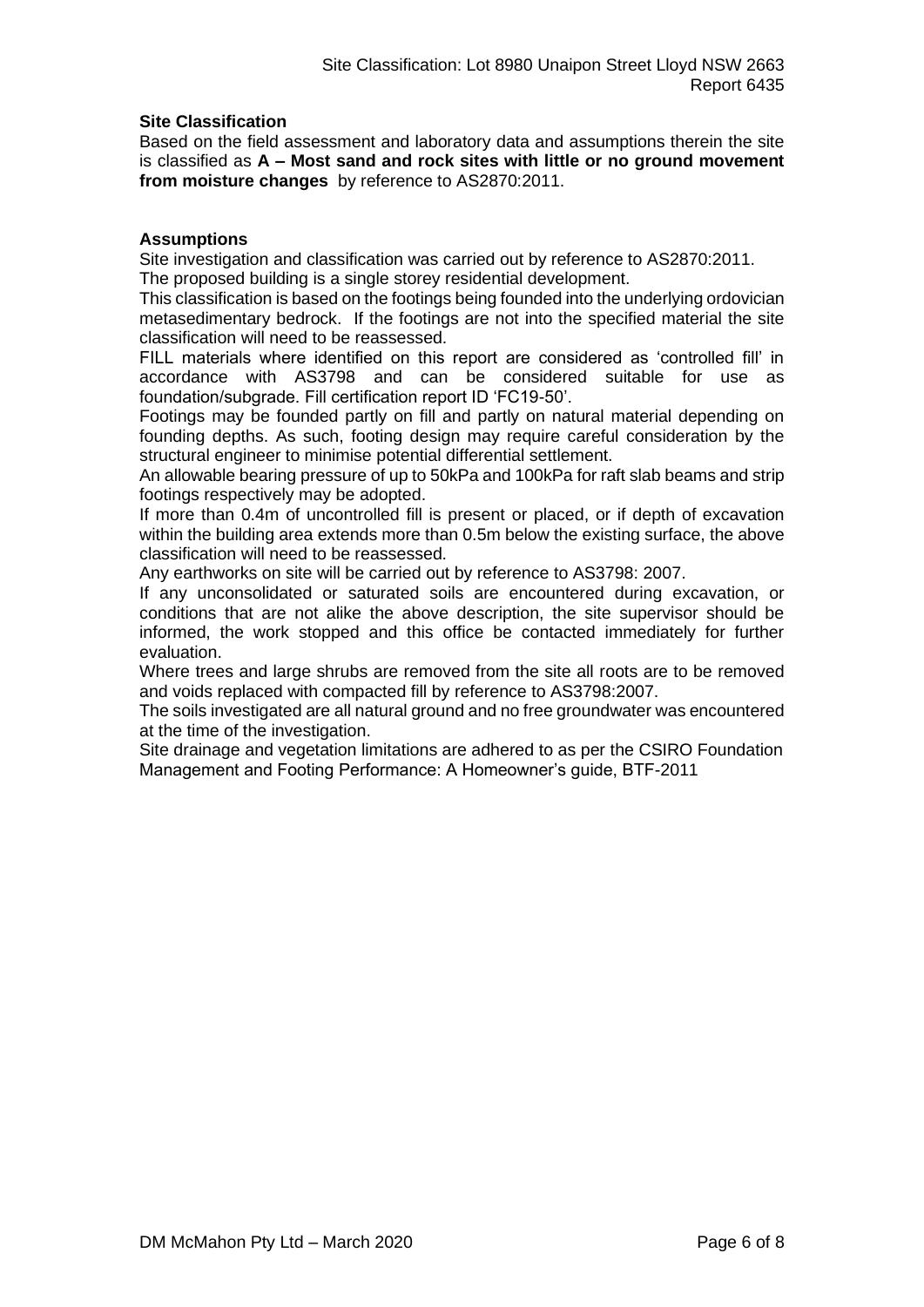### Site Classification: Lot 8980 Unaipon Street Lloyd NSW 2663 Report 6435

| <b>Log Column</b>  |                      | <b>Symbol</b>                                                                                                                                                                                                              | <b>Definition</b>                                                                                                                                                                                                                                                                                                                                                                                                          |  |  |
|--------------------|----------------------|----------------------------------------------------------------------------------------------------------------------------------------------------------------------------------------------------------------------------|----------------------------------------------------------------------------------------------------------------------------------------------------------------------------------------------------------------------------------------------------------------------------------------------------------------------------------------------------------------------------------------------------------------------------|--|--|
| Soil Origin        |                      | <b>TOPSOIL</b>                                                                                                                                                                                                             | Mantle of surface and/or near-surface soil often but not always defined by high levels of organic<br>material, both dead and living. Remnant topsoils are topsoils that subsequently been buried by<br>other transported soils. Roots of trees may extend significantly into otherwise unaltered soil and<br>the presence of roots is not a sufficient reason for describing a material as topsoil.                        |  |  |
|                    |                      | <b>FILL</b>                                                                                                                                                                                                                | Any material which has been placed by anthropogenic processes                                                                                                                                                                                                                                                                                                                                                              |  |  |
|                    |                      | Alluvial                                                                                                                                                                                                                   | Deposited by streams and rivers                                                                                                                                                                                                                                                                                                                                                                                            |  |  |
|                    |                      | Colluvial                                                                                                                                                                                                                  | Soil and rock debris transported down slope by gravity, with or without the assistance of flowing<br>water and generally deposited in gullies or at the base of slopes. Colluvium is often used to<br>refer to thicker deposits such as those formed from landslides, whereas the term 'slopewash'<br>may be used for thinner and more widespread deposits that accumulate gradually over longer<br>geological timeframes. |  |  |
|                    |                      | Extremely<br>Formed directly from in situ weathering of geological formations. Although this material is of soil<br>weathered<br>strength, it retains the structure and/or fabric of the parent rock material.<br>material |                                                                                                                                                                                                                                                                                                                                                                                                                            |  |  |
|                    |                      | Residual                                                                                                                                                                                                                   | Formed directly from in situ weathering of geological formations. These soils no longer retain<br>any visible structure or fabric of the parent soil or rock material                                                                                                                                                                                                                                                      |  |  |
| Class              |                      | GW                                                                                                                                                                                                                         | Gravel and gravel-sand mixtures, little to no fines                                                                                                                                                                                                                                                                                                                                                                        |  |  |
| (AS1726-           |                      | GP                                                                                                                                                                                                                         | Gravel and gravel-sand mixtures, little to no fines, uniform gravels                                                                                                                                                                                                                                                                                                                                                       |  |  |
| 2017)              |                      | <b>GM</b><br>Gravel-silt mixtures and gravel-sand-silt mixtures                                                                                                                                                            |                                                                                                                                                                                                                                                                                                                                                                                                                            |  |  |
|                    |                      | GC<br>Gravel-clay mixtures and gravel-sand-clay mixtures                                                                                                                                                                   |                                                                                                                                                                                                                                                                                                                                                                                                                            |  |  |
|                    |                      | SW                                                                                                                                                                                                                         | Sand and gravel-sand mixtures, little to no fines                                                                                                                                                                                                                                                                                                                                                                          |  |  |
|                    | Coarse grained soils | <b>SP</b>                                                                                                                                                                                                                  | Sand and gravel-sand mixtures, little to no fines                                                                                                                                                                                                                                                                                                                                                                          |  |  |
|                    |                      | <b>SM</b>                                                                                                                                                                                                                  | Sand-silt mixtures                                                                                                                                                                                                                                                                                                                                                                                                         |  |  |
|                    |                      | SC                                                                                                                                                                                                                         | Sand-clay mixtures                                                                                                                                                                                                                                                                                                                                                                                                         |  |  |
|                    |                      | ML                                                                                                                                                                                                                         | Inorganic silt and very fine sand, rock flour, silty or clayey fine sand or silt with low plasticity                                                                                                                                                                                                                                                                                                                       |  |  |
|                    |                      | CL, CI                                                                                                                                                                                                                     | Inorganic clays of low to medium plasticity, gravelly clay, sandy clay                                                                                                                                                                                                                                                                                                                                                     |  |  |
|                    | soils                | OL                                                                                                                                                                                                                         | Organic silt                                                                                                                                                                                                                                                                                                                                                                                                               |  |  |
|                    |                      | MH                                                                                                                                                                                                                         | Inorganic silt                                                                                                                                                                                                                                                                                                                                                                                                             |  |  |
|                    |                      | CН                                                                                                                                                                                                                         | Inorganic clays of high plasticity                                                                                                                                                                                                                                                                                                                                                                                         |  |  |
|                    | Fine grained         | OH                                                                                                                                                                                                                         | Organic clay of medium to high plasticity, organic silt                                                                                                                                                                                                                                                                                                                                                                    |  |  |
|                    |                      | Pt                                                                                                                                                                                                                         | Peat, highly organic soil                                                                                                                                                                                                                                                                                                                                                                                                  |  |  |
| Soil Name/         |                      | SAND                                                                                                                                                                                                                       | Coarse grained soil                                                                                                                                                                                                                                                                                                                                                                                                        |  |  |
| <b>Description</b> |                      | SILT                                                                                                                                                                                                                       | Fine grained soil - low dry strength, low wet toughness and dilatancy                                                                                                                                                                                                                                                                                                                                                      |  |  |
|                    |                      | <b>CLAY</b>                                                                                                                                                                                                                | Fine grained soil - high dry strength, high wet toughness and plasticity                                                                                                                                                                                                                                                                                                                                                   |  |  |
| <b>Grain Size</b>  |                      | Coarse                                                                                                                                                                                                                     | >2mm                                                                                                                                                                                                                                                                                                                                                                                                                       |  |  |
|                    |                      | Medium                                                                                                                                                                                                                     | $0.06 - 2mm$                                                                                                                                                                                                                                                                                                                                                                                                               |  |  |
|                    |                      | Fine                                                                                                                                                                                                                       | $<$ 0.06 $mm$                                                                                                                                                                                                                                                                                                                                                                                                              |  |  |
| <b>Moisture</b>    |                      | D<br>T                                                                                                                                                                                                                     | Dry<br><b>Moderately Moist</b>                                                                                                                                                                                                                                                                                                                                                                                             |  |  |
|                    |                      | М                                                                                                                                                                                                                          | Moist                                                                                                                                                                                                                                                                                                                                                                                                                      |  |  |
|                    |                      | W                                                                                                                                                                                                                          | Wet                                                                                                                                                                                                                                                                                                                                                                                                                        |  |  |
| <b>Plasticity</b>  |                      | Non-plastic                                                                                                                                                                                                                | Not applicable                                                                                                                                                                                                                                                                                                                                                                                                             |  |  |
|                    |                      | Only slight pressure is required to roll the thread of soil near the plastic limit. The thread and<br>Low<br>lump are weak and soft. The dry specimen crumbles into powder with some finger pressure.                      |                                                                                                                                                                                                                                                                                                                                                                                                                            |  |  |
|                    |                      | Medium                                                                                                                                                                                                                     | Medium pressure is required to roll the thread of soil to near the plastic limit. The thread and<br>lump have medium stiffness. The dry specimen breaks into pieces or crumbles with<br>considerable finger pressure.                                                                                                                                                                                                      |  |  |
|                    |                      | High                                                                                                                                                                                                                       | Considerable pressure is required to roll the thread to near the plastic limit. The thread and the<br>lump have very high stiffness. The dry specimen cannot be broken with finger pressure.<br>Specimen will break into pieces between thumb and a hard surface.                                                                                                                                                          |  |  |
| <b>Consistency</b> |                      | Very Soft (VS)                                                                                                                                                                                                             | Exudes between fingers when squeezed in hand                                                                                                                                                                                                                                                                                                                                                                               |  |  |
|                    |                      | Soft (S)                                                                                                                                                                                                                   | Can be moulded by light finger pressure                                                                                                                                                                                                                                                                                                                                                                                    |  |  |
|                    |                      | Firm $(F)$                                                                                                                                                                                                                 | Can be moulded by strong finger pressure                                                                                                                                                                                                                                                                                                                                                                                   |  |  |
|                    |                      | Stiff (St)                                                                                                                                                                                                                 | Cannot be moulded by fingers                                                                                                                                                                                                                                                                                                                                                                                               |  |  |
|                    |                      | Very Stiff (VSt)                                                                                                                                                                                                           | Can be indented by thumb nail                                                                                                                                                                                                                                                                                                                                                                                              |  |  |
|                    |                      | Hard (H)                                                                                                                                                                                                                   | Can be indented by thumb nail with difficulty                                                                                                                                                                                                                                                                                                                                                                              |  |  |
|                    |                      | Friable (Fr)                                                                                                                                                                                                               | Can be easily crumbled or broken into small pieces by hand                                                                                                                                                                                                                                                                                                                                                                 |  |  |

### **Notes Relating to Results**